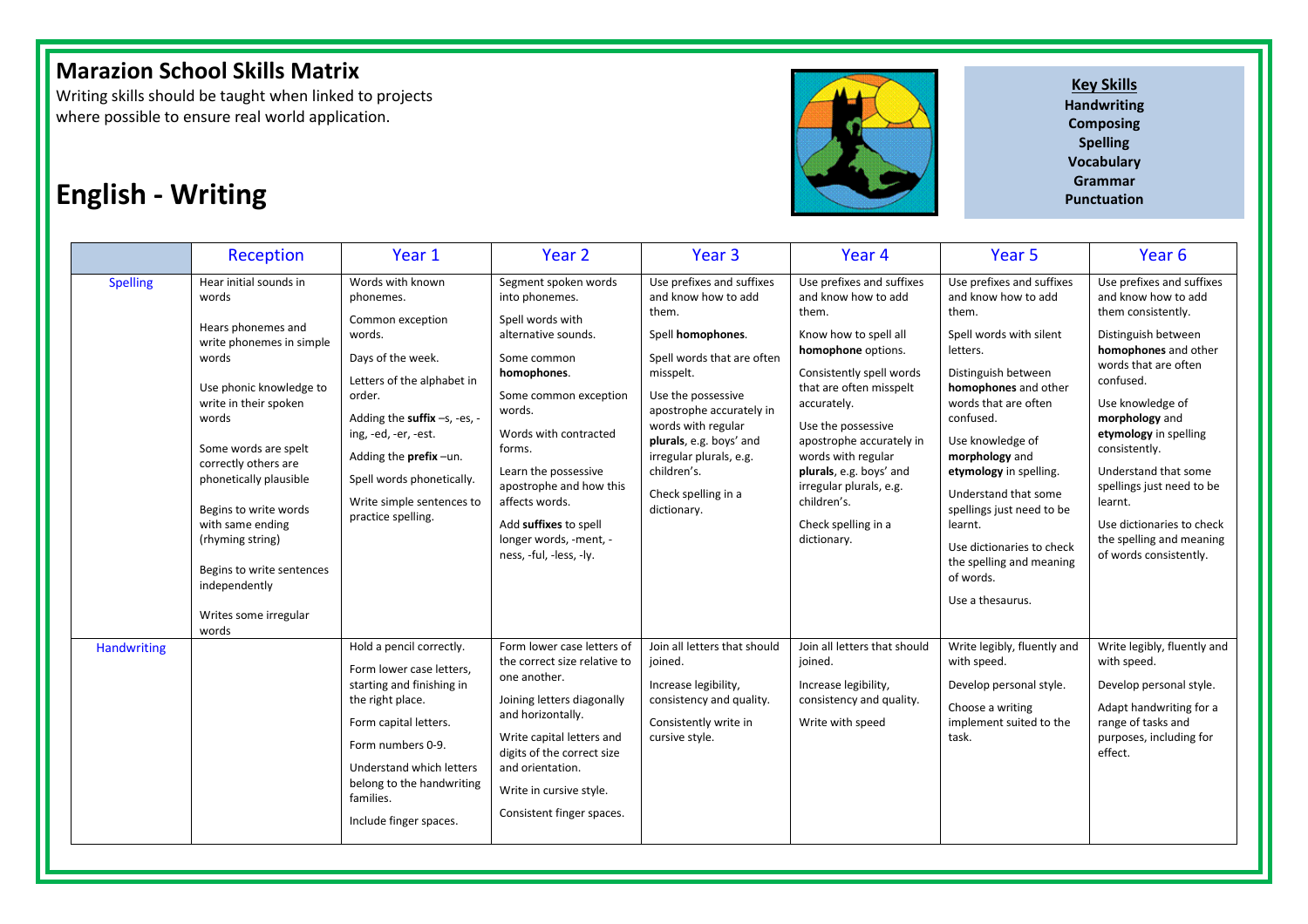Writing skills should be taught when linked to projects

where possible to ensure real world application.

| Composition | Say out loud what they<br>are going to write about.<br>Compose a sentence<br>orally before writing it.<br>Begin to sequence two<br>senetences | Say out loud what they<br>are going to write about.<br>Compose a sentence<br>orally before writing it.<br>Sequence a series of<br>sentences.<br>Use a variety of<br>adjectives.<br>Re-read what has been<br>written to make sure it<br>makes sense.<br>Discuss writing with<br>others.<br>Use literary devices such<br>as, alliteration. | Write about personal<br>experience and the<br>experience of others, real<br>events, poetry and for<br>different purposes.<br>Verbalise what will be<br>written.<br>Write down ideas and key<br>words with new<br>vocabulary.<br>Evaluate writing with<br>others and suggest<br>improvement.<br>Re-read to make sure<br>writing makes sense.<br>Check for errors in<br>spelling, grammar and<br>punctuation.<br>Read aloud with<br>intonation.<br>Use literary devices such<br>as, alliteration, simile and<br>metaphor.<br>Begin to write in<br>paragraphs. | Plan own writing.<br>Look at genre examples<br>to identify structure,<br>vocabulary and grammar.<br>Discuss and record ideas.<br>Compose sentences<br>building a varied and rich<br>vocabulary and range of<br>sentence structures.<br>Organise paragraphs<br>around a theme.<br>Develop setting,<br>character and plot in<br>narrative.<br>Use organisational<br>devices in non-fiction, e.g.<br>captions<br>Assess own and others<br>writing and suggest<br>improvements.<br>Evaluate use of grammar<br>and vocabulary to ensure<br>consistency.<br>Check spelling and | Plan own writing and<br>discuss and record ideas.<br>Look at genre examples<br>to identify structure,<br>vocabulary and grammar.<br>Compose sentences orally<br>building a varied and rich<br>vocabulary and range of<br>sentence structures.<br>Use paragraphs to<br>organize and group ideas<br>around a theme.<br>Choose nouns and<br>pronouns to use within<br>and across sentences to<br>avoid repetition.<br>Develop setting,<br>character and plot in<br>narrative.<br>Assess own and others<br>writing and suggest<br>improvements linked to<br>grammar, vocabulary,<br>spelling and punctuation.<br>Expand noun phrases by | Identify audience and<br>purpose for writing and<br>select the appropriate<br>form.<br>Develop initial ideas<br>drawing on reading and<br>research.<br>Consider how authors<br>develop character and<br>setting.<br>Select appropriate<br>grammar and vocabulary<br>and know how this can<br>change and enhance<br>meaning.<br>In narrative, describe<br>setting, characters,<br>atmosphere and use<br>dialogue to convey<br>characters.<br>Use a range of narrative<br>techniques with<br>confidence.<br>Consistently build<br>cohesion within and<br>across paragraphs. Use | Identify audience and<br>purpose for writing and<br>select the appropriate<br>form.<br>Consider how writing<br>reflects the audience and<br>purpose that it was<br>intended for.<br>Vary sentence length and<br>word order confidently to<br>sustain interest.<br>Link ideas across<br>paragraphs using<br>cohesive devices:<br>repetition, grammatical<br>connections and ellipses.<br>Use organizational and<br>presentational devices to<br>structure a text, e.g.<br>columns, bullet points.<br>Distinguish between<br>formal and informal<br>register in writing.<br>Summarise and organise<br>writing, supporting ideas<br>and argument with |  |
|-------------|-----------------------------------------------------------------------------------------------------------------------------------------------|------------------------------------------------------------------------------------------------------------------------------------------------------------------------------------------------------------------------------------------------------------------------------------------------------------------------------------------|-------------------------------------------------------------------------------------------------------------------------------------------------------------------------------------------------------------------------------------------------------------------------------------------------------------------------------------------------------------------------------------------------------------------------------------------------------------------------------------------------------------------------------------------------------------|--------------------------------------------------------------------------------------------------------------------------------------------------------------------------------------------------------------------------------------------------------------------------------------------------------------------------------------------------------------------------------------------------------------------------------------------------------------------------------------------------------------------------------------------------------------------------|-------------------------------------------------------------------------------------------------------------------------------------------------------------------------------------------------------------------------------------------------------------------------------------------------------------------------------------------------------------------------------------------------------------------------------------------------------------------------------------------------------------------------------------------------------------------------------------------------------------------------------------|-------------------------------------------------------------------------------------------------------------------------------------------------------------------------------------------------------------------------------------------------------------------------------------------------------------------------------------------------------------------------------------------------------------------------------------------------------------------------------------------------------------------------------------------------------------------------------|----------------------------------------------------------------------------------------------------------------------------------------------------------------------------------------------------------------------------------------------------------------------------------------------------------------------------------------------------------------------------------------------------------------------------------------------------------------------------------------------------------------------------------------------------------------------------------------------------------------------------------------------------|--|
|             |                                                                                                                                               |                                                                                                                                                                                                                                                                                                                                          | Use organisational<br>devices in non-fiction, e.g.<br>subtitles.<br>Use imaginative words to<br>interest a reader.<br>Begin to consider how<br>sentence length impacts<br>on writing.                                                                                                                                                                                                                                                                                                                                                                       | punctuation.<br>Use literary devices such<br>as, alliteration, simile,<br>metaphor and<br>personification.<br>Adapt form and style for<br>purpose.                                                                                                                                                                                                                                                                                                                                                                                                                       | modifying adjectives,<br>nouns and prepositions.<br>Use literary devices such<br>as, alliteration, simile,<br>metaphor and<br>personification.<br>Ensure consistent tense.<br>Use a range of writing<br>styles confidently and<br>independently.<br>Develop ideas in creative<br>and interesting ways                                                                                                                                                                                                                                                                                                                               | connectives/conjunctions<br>to support this.<br>Use organisational and<br>presentational devices to<br>structure a text, e.g.<br>subheadings.<br>Assess effectiveness of<br>writing.<br>Ensure correct subject<br>and verb agreement<br>when using singular and<br>plural.<br>Proof read for any errors.                                                                                                                                                                                                                                                                      | factual detail.<br>Draw on knowledge of<br>literary and rhetorical<br>devices to enhance the<br>impact of writing<br>consistently.<br>Produce writing which is<br>varied, interesting, and<br>thoughtful and some<br>imaginative detail that is<br>suited to purpose.<br>Use a wide range of<br>known imaginative and<br>ambitious vocabulary and                                                                                                                                                                                                                                                                                                  |  |
|             |                                                                                                                                               |                                                                                                                                                                                                                                                                                                                                          |                                                                                                                                                                                                                                                                                                                                                                                                                                                                                                                                                             |                                                                                                                                                                                                                                                                                                                                                                                                                                                                                                                                                                          |                                                                                                                                                                                                                                                                                                                                                                                                                                                                                                                                                                                                                                     | Use literary devices such<br>as, alliteration, simile,<br>metaphor onomatopoeia<br>and personification.                                                                                                                                                                                                                                                                                                                                                                                                                                                                       | use this appropriate to<br>purpose and audience.                                                                                                                                                                                                                                                                                                                                                                                                                                                                                                                                                                                                   |  |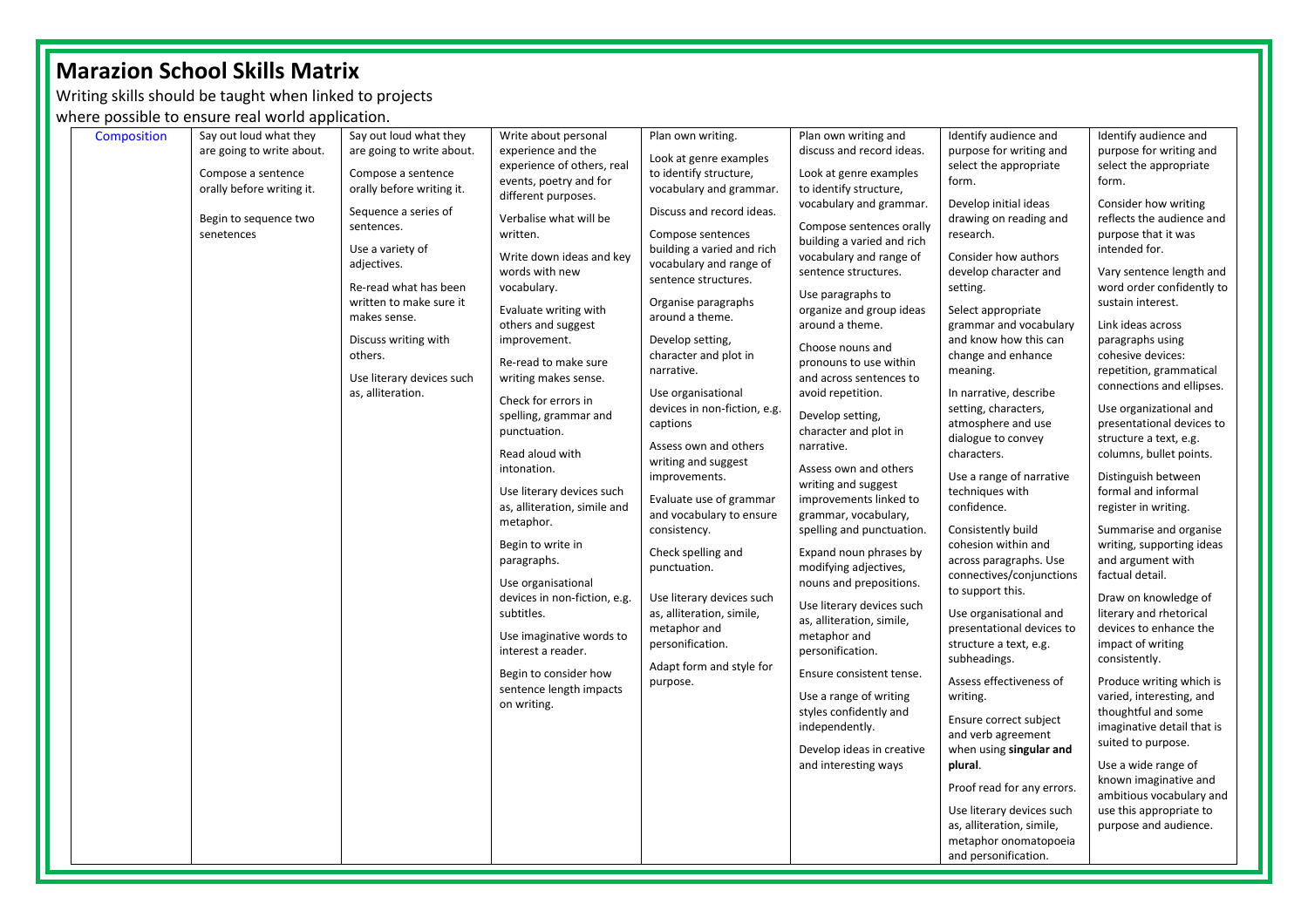Writing skills should be taught when linked to projects

where possible to ensure real world application.

| <b>Vocabulary</b> | Letter, capital letter,<br>word, singular, full stop,<br>question mark,<br>exclamation mark                                                                                | Letter, capital letter,<br>word, singular, plural, full<br>stop, question mark,<br>exclamation mark,<br>conjunction.                                                                                                                                                                                                                                                                              | Noun, noun phrase,<br>statement, question,<br>exclamation, command,<br>adjective, verb, suffix,<br>adverb, tense,<br>apostrophe, comma,<br>conjunction.                                                                                                                                                                                                                                                                                         | Adverb, adverbial,<br>preposition, conjunction,<br>word family, prefix,<br>clause, subordinate<br>clause, direct speech,<br>vowel, inverted commas<br>(speech marks.)                                                                                                                                                                                                                                                                                           | Determiner, pronoun,<br>possessive pronoun,<br>adverbial.                                                                                                                                                                                                                                                                                                                              | Recognise vocabulary and<br>structures for formal<br>writing.<br>Modal verb, relative<br>pronoun, relative clause,<br>parenthesis, bracket,<br>dash, cohesion,<br>ambiguity.                                                                                                                                                                                                                                                                                                         | Recognise vocabulary<br>and structures for formal<br>writing.<br>Subject, object, active<br>passive, synonym,<br>antonym, ellipses,<br>hyphen, colon, semi-<br>colon, bullet points.                                                                                                                |
|-------------------|----------------------------------------------------------------------------------------------------------------------------------------------------------------------------|---------------------------------------------------------------------------------------------------------------------------------------------------------------------------------------------------------------------------------------------------------------------------------------------------------------------------------------------------------------------------------------------------|-------------------------------------------------------------------------------------------------------------------------------------------------------------------------------------------------------------------------------------------------------------------------------------------------------------------------------------------------------------------------------------------------------------------------------------------------|-----------------------------------------------------------------------------------------------------------------------------------------------------------------------------------------------------------------------------------------------------------------------------------------------------------------------------------------------------------------------------------------------------------------------------------------------------------------|----------------------------------------------------------------------------------------------------------------------------------------------------------------------------------------------------------------------------------------------------------------------------------------------------------------------------------------------------------------------------------------|--------------------------------------------------------------------------------------------------------------------------------------------------------------------------------------------------------------------------------------------------------------------------------------------------------------------------------------------------------------------------------------------------------------------------------------------------------------------------------------|-----------------------------------------------------------------------------------------------------------------------------------------------------------------------------------------------------------------------------------------------------------------------------------------------------|
| Grammar           | Know that you can join<br>sentences together with<br>and<br>Begin to use and in their<br>writing                                                                           | Join words and sentences<br>using the conjunctions<br>and, because, but.<br>Regular plural nouns -s, -<br>es, e.g. dog, dogs.<br>Suffixes that can be<br>added to verbs where<br>spelling stays the same,<br>e.g. helping, helped.<br>Know what happens to a<br>word when the prefix un-<br>is added, e.g. unhappy.<br>Begin to understand this<br>differences between past<br>and present tense. | Sentences with different<br>forms: statement,<br>question, exclamation,<br>command.<br>Expand noun phrases to<br>describe, e.g. the green<br>grass.<br>Use the past and present<br>tense correctly and<br>consistently.<br>Add suffixes to adjectives<br>-ful, -less.<br>Turn adjectives into<br>adverbs using -ly, -est, -<br>er.<br>Join sentences with the<br>conjunctions: when, if, or,<br>because, but, and.<br>Use a variety of openers. | Extend sentences using a<br>wide range of<br>conjunctions, e.g. when,<br>if, because, although.<br>Use the present perfect<br>form of verbs in contrast<br>to the past tense.<br>Choose nouns and<br>pronouns appropriately<br>for clarity.<br>Use conjunctions,<br>adverbs and prepositions<br>to express time and<br>cause.<br>Use fronted adverbials.<br>Use the forms a or an<br>depending on whether<br>the next word begins with<br>a vowel or consonant. | Use standard English<br>forms for verb inflections<br>rather than spoken<br>language, e.g. we were<br>rather than we was.<br>Extend sentences using a<br>wide range of<br>conjunctions, e.g. when,<br>if, because, although.<br>Use conjunctions,<br>adverbs and prepositions<br>to express time and<br>cause.<br>Know the grammatical<br>difference between plural<br>and possessive. | Convert nouns and<br>adjectives into verbs<br>using suffixes.<br>Use verbs to mark<br>relationship of time and<br>cause.<br>Use expanded noun<br>phrases.<br>Use modal verbs or<br>adverbs to indicate<br>possibility.<br>Use the active and<br>passive voice to present<br>information.<br>Use adverbials to link<br>across paragraphs.<br>Indicate degrees of<br>possibility using adverbs<br>and modal verbs.<br>Begin relative clauses<br>using who, which, where,<br>when, etc. | Use passive verbs to<br>affect the presentation if<br>information in a<br>sentence.<br>Know how words are<br>related by meaning as<br>synonyms and<br>antonyms.<br>Draw on new vocabulary<br>and grammatical<br>constructions drawn<br>from reading that create<br>certain affects when<br>writing. |
| Punctuation       | Leave finger spaces<br>between words<br>Use capital letter, full<br>stops<br>Begin to know what?<br>means<br>Know that I is a capital<br>Write name with capital<br>letter | Leave spaces between<br>words.<br>Use capital letters and full<br>stops.<br>Begin to use ?!<br>Use capital letters for<br>people, places, days of<br>the week and I.                                                                                                                                                                                                                              | Use capital letters, full<br>stops, ? ! correctly.<br>Use commas for a list.<br>Use apostrophe for<br>omission and possession.                                                                                                                                                                                                                                                                                                                  | Use the possessive<br>apostrophe with plural<br>nouns.<br>Punctuate direct speech<br>with "" (inverted<br>commas).<br>Use bullet points for a list.                                                                                                                                                                                                                                                                                                             | Use inverted commas and<br>other punctuation to<br>indicate direct speech.<br>Use commas after fronted<br>adverbials.<br>Use apostrophe to<br>indicate singular and<br>plural possession.<br>Use bullet points for a list.                                                                                                                                                             | Use commas to clarify<br>meaning.<br>Use brackets, dashes and<br>commas to indicate<br>parenthesis.<br>Use a colon to introduce a<br>list.<br>Use bullet points<br>consistently.<br>Use ellipses.                                                                                                                                                                                                                                                                                    | Use semi-colons, colons<br>or dashes between<br>independent clauses.<br>Use a colon to introduce<br>a list and semi-colons<br>within a list<br>Use hyphens to avoid<br>ambiguity.<br>Use ellipses to build<br>tension accurately and<br>consistently.                                               |